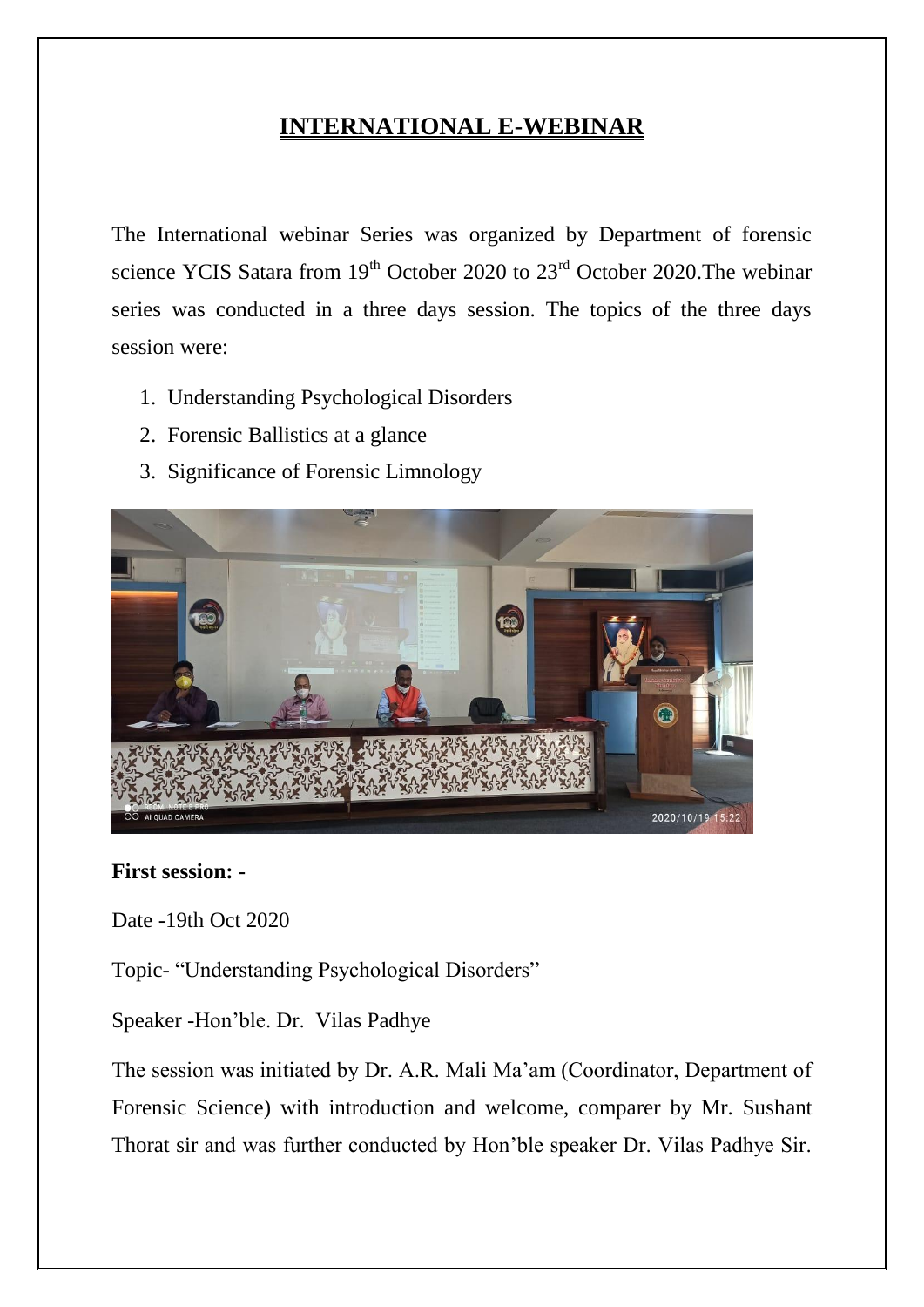The session had points on psychological disorders. The session had following points discussed in detail:

- Psychological Disorders.
- Problem areas of psychological disorder.
- Causes
- Casual factors
- Types of psychological disorders

The lecture was very informative and made us to be attentive the last minute. The session concluded with the inspirational words of Mr. V. K. Hankare Sir.

## **Second Session: -**

Date -21th Oct 2020

Topic- "Forensic Ballistics at a Glance"

Speaker -Hon'ble. Dr. Kapil Kumar



The second session of the webinar series was Comparer by Miss. Manjushri Bagul Ma,am initiated by Mr. Smitesh Nalage Sir with introduction and welcome and was further conducted by Hon'ble speaker Dr. Kapil Kumar Sir.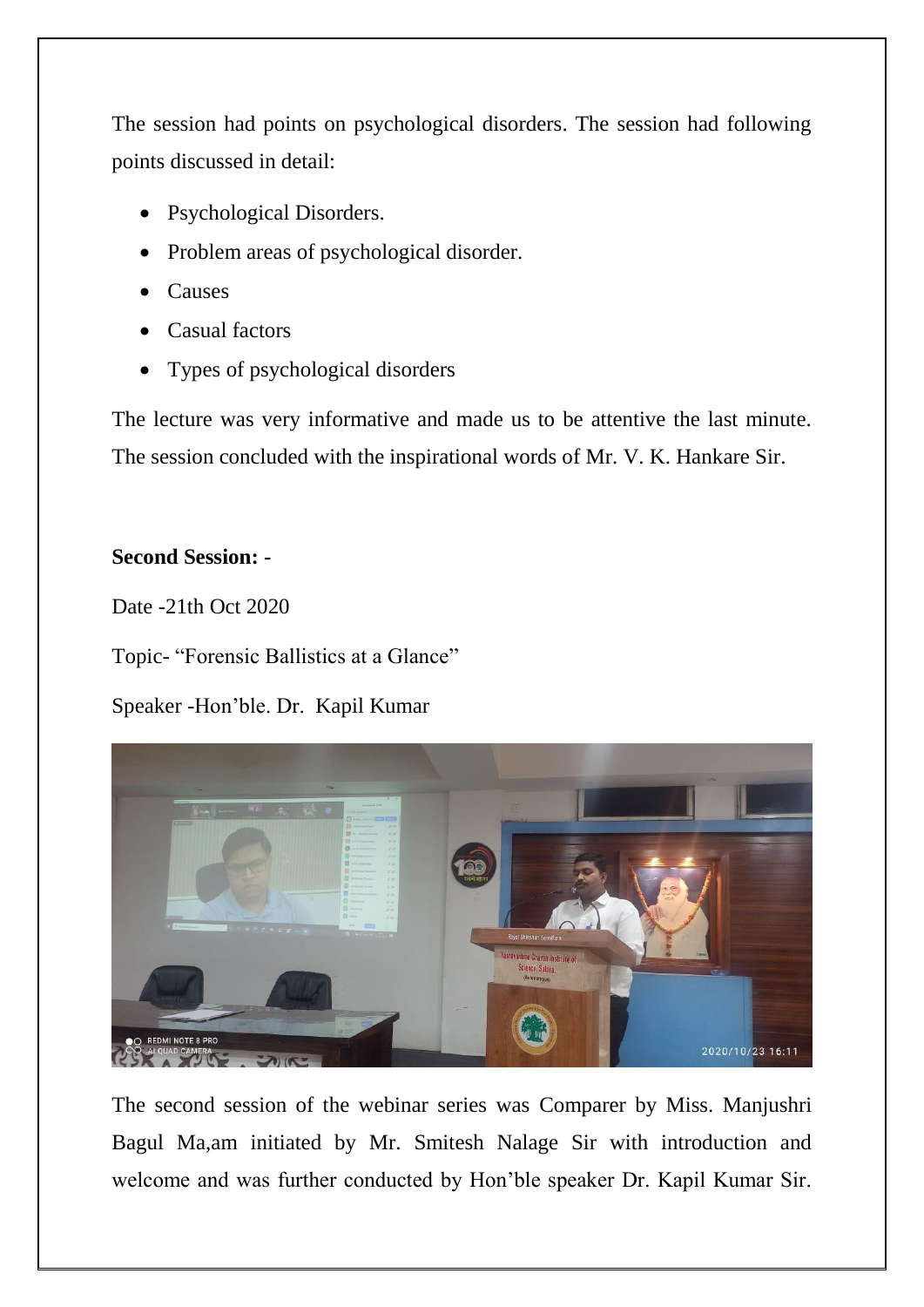The session was about Forensic Ballistics. The session had following points discussed in details:

- Forensic Ballistics  $&$  it's types
- Ammunitions  $&$  firearms
- Mechanism of Firearm
- Projectile Motion
- Punishments

The second session was concluded by Miss. Payal Dahotre Ma'am.

#### **Third Session: -**

Date -27th Oct 2020

Topic- "Significance of Forensic Limnology"

Speaker -Hon'ble. Ms. Shraddha Nyati

 The third day session of the webinar series was Comparer by Miss. Sushma Desai ma,am initiated by Mr. Vilas Chavan Sir and was further conducted by Hon'ble speaker Ms. Shraddha Nyati Ma'am. The session was about Forensic Limnology. The session had following points discussed in detail:

- Diatoms
- Basic principle of Diatoms
- Morphology of Diatoms
- Forensic Significance of Diatoms in Drowning cases
- Limitations & scope of Forensic Limnology.